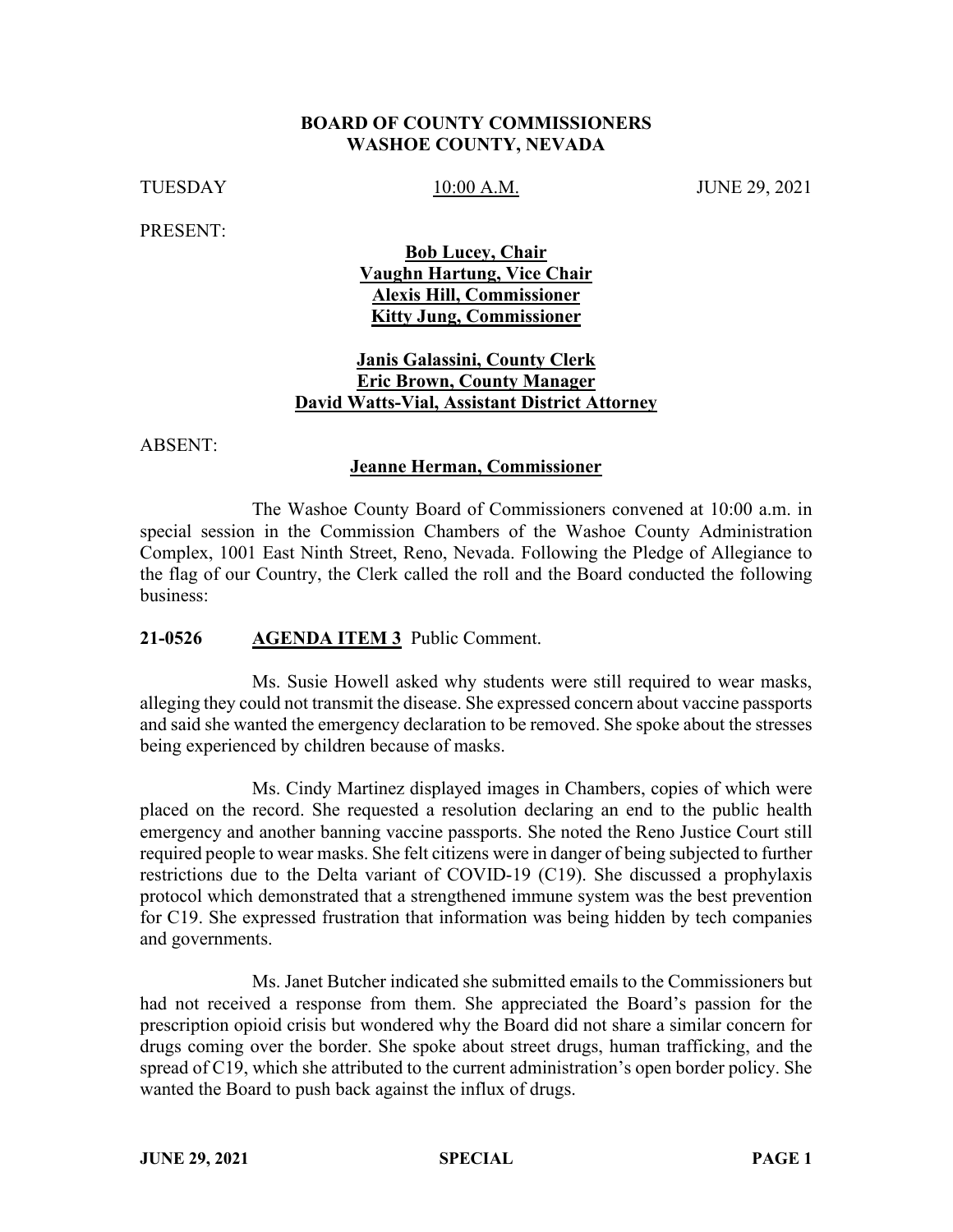County Clerk Jan Galassini noted an email from Ms. Elise Weatherly would be placed on the record.

# **21-0527 AGENDA ITEM 4** Announcements/Reports.

Vice Chair Hartung commented he attended Barks and Badges, which he described as a successful event that exceeded expectations. He requested a presentation with more information about the program and remarked the dogs were financed solely through fundraising.

Commissioner Hill promoted Artown, noting it would begin on Thursday and last the entire month. Many of the events were free and the County was a sponsor of the overall event. She thought it was a great opportunity for the community to come together. She also promoted a cleanup event at the Corporation Yard in Incline Village on July 5 to address the possible aftermath of any 4th of July festivities.

**21-0528 AGENDA ITEM 5** Recommendation to authorize the Comptroller's Office to place Excess Liability Insurance Policy with Safety National Casualty Corporation and Safety Specialty Insurance Company for an estimated annual cost of [\$310,144] effective July 1, 2021 and authorize the Comptroller's Office to sign the applications and agreements necessary to bind coverage, with funding from the Risk Management Fund. Comptroller. (All Commission Districts.)

There was no response to the call for public comment.

On motion by Vice Chair Hartung, seconded by Commissioner Hill, which motion duly carried on a 4-0 vote with Commissioner Herman absent, it was ordered that Agenda Item 5 be authorized.

**21-0529 AGENDA ITEM 6** Recommendation to authorize the Comptroller's Office to renew the Excess Workers' Compensation Insurance Policy with Safety National for a one-year term with an annual premium of [\$299,446] and Property, Boiler & Machinery, Cyber Liability and Pollution Liability with the Public Entity Property Insurance Program (PEPIP) for a one-year term with an annual cost of [\$996,860], effective July 1, 2021 and authorize the Comptroller's Office to sign the applications and agreements necessary to bind coverage, funding from the Risk Management Fund source. Comptroller. (All Commission Districts.)

There was no response to the call for public comment.

On motion by Commissioner Hill, seconded by Vice Chair Hartung, which motion duly carried on a 4-0 vote with Commissioner Herman absent, it was ordered that Agenda Item 6 be authorized.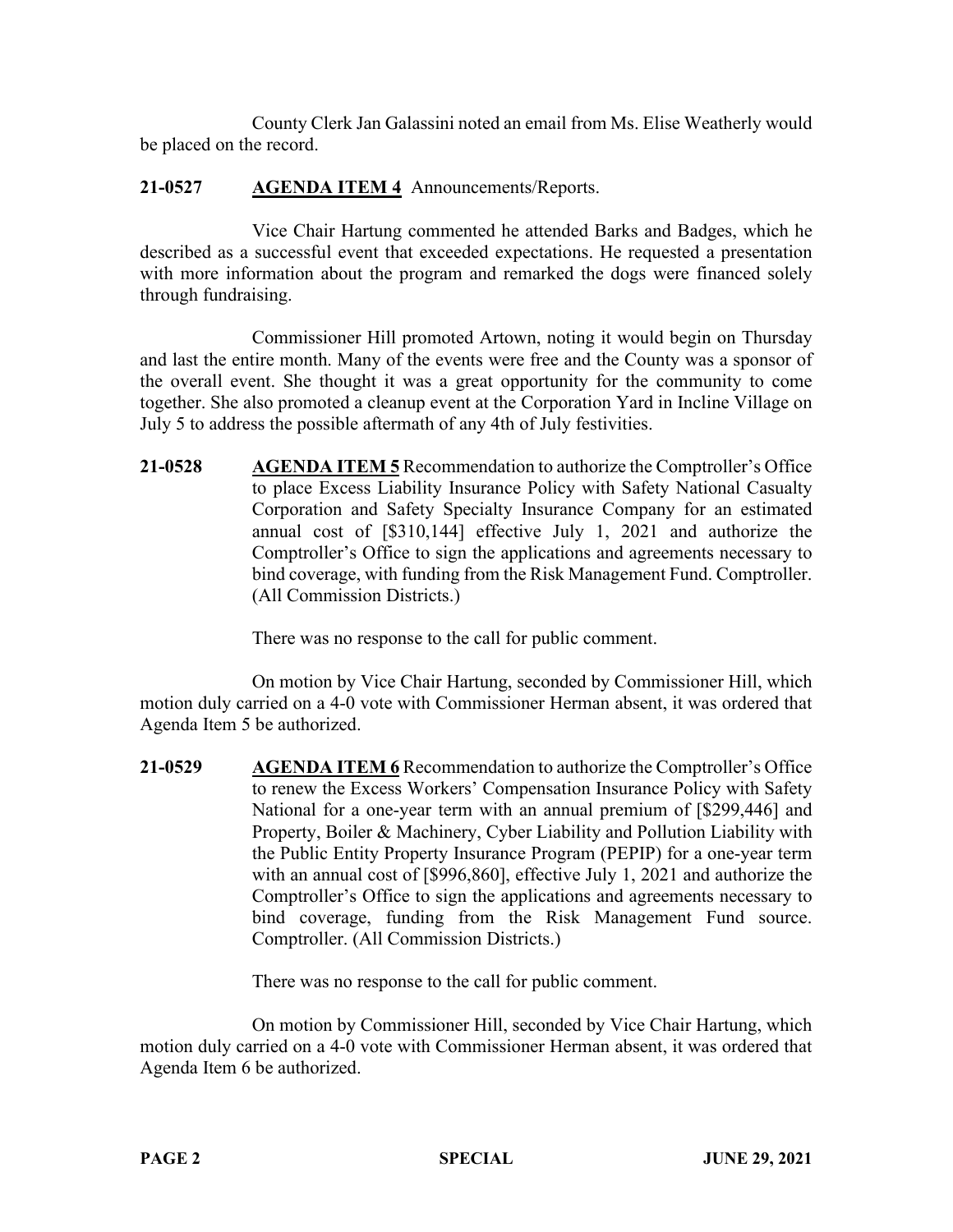**21-0530 AGENDA ITEM 7** For possible action to approve and execute a Resolution levying tax rates for all local government entities located in Washoe County for Fiscal Year 2021-2022, as certified by the Nevada Tax Commission, by designating the number of cents of each \$100 of property levied as required by NRS 361.460 as described in the Resolution. Manager's Office. (All Commission Districts.)

On the call for public comment, Ms. Cindy Martinez said it was the responsibility of those in government service to set an example of exemplary behavior. She displayed documents in Chambers, copies of which were placed on file with the Clerk. She spoke about Commissioner Jung holding an investment property but classifying it as a lowcap qualified primary residence. Chair Lucey stated Ms. Martinez's comments had nothing to do with the Tax Commission's ability to levy tax rates. Ms. Martinez insisted it did, claiming rental properties should be designated as high-cap. She wondered whether excess income was not being reported on financial disclosures.

On motion by Commissioner Jung, seconded by Commissioner Hill, which motion duly carried on a 4-0 vote with Commissioner Herman absent, it was ordered that Agenda Item 7 be approved and executed. The Resolution for same is attached hereto and made a part of the minutes thereof.

# **21-0531 AGENDA ITEM 8** Public Comment.

Ms. Cindy Martinez expressed consternation that only two votes were taken for all consent agenda and block items at the previous meeting; these items encompassed millions of dollars in expenditures. She said these were not put forward for discussion, which she claimed allowed the Board to hide where taxpayer money was being spent.

Ms. Erin Massengale requested that a resolution to ban vaccine passports be placed on an agenda, saying the right to bodily integrity was a human right. She thought vaccine passports were inherently discriminatory.

County Clerk Jan Galassini reported she received an email from Ms. Elise Weatherly, which she would place on file.

# **21-0532 AGENDA ITEM 9** Announcements/Reports.

Commissioner Jung announced she would attend a behavioral health roundtable discussion with Senator Catherine Cortez-Masto on July 1, which would focus on what could be done with federal tax dollars to implement behavior modification treatments instead of relying on incarceration or removal from housing. She pointed out there was only one mental health hospital in the entire state of Nevada.

In response to an earlier public comment, Chair Lucey stated items in the consent agendas or block votes were always available for public comment; further, items